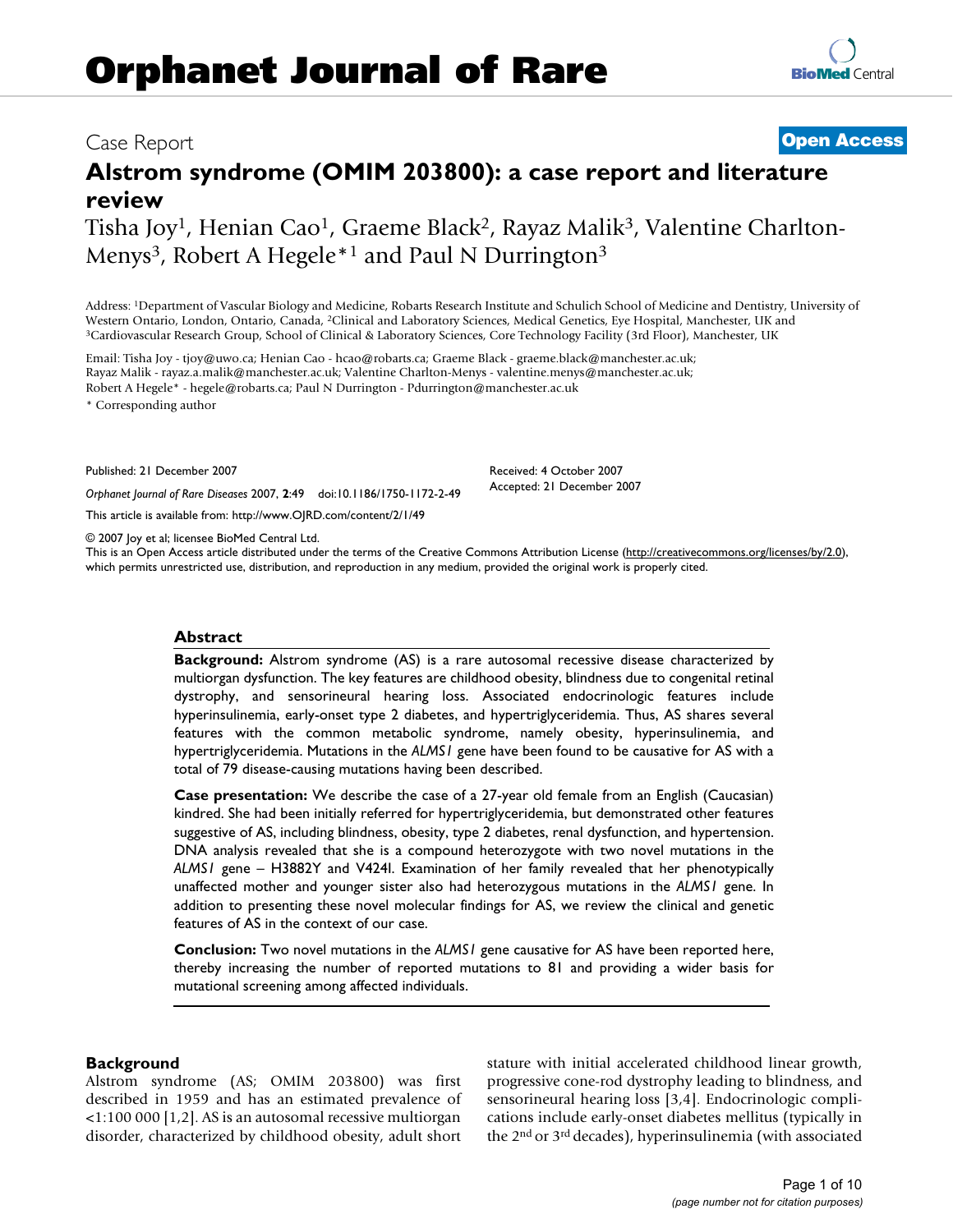acanthosis nigricans), hypertriglyceridemia, infertility (hypergonadotrophic hypogonadism), and hypothyroidism [4-6]. Systemic fibrosis is commonly observed [3]. The primary cause of mortality among young affected patients is cardiac involvement from dilated cardiomyopathy whereas renal failure is the major cause of death among the older subgroup [2,3].

Mutations in the *ALMS1* gene were independently identified as causative for AS by two research groups [7,8]. *ALMS1* encodes a protein of 4169 amino acids, which includes a large tandem-repeat domain consisting of 47 amino acids (aa); the exact function of the ALMS1 protein still remains unknown [7]. However, the ALMS1 protein has been shown to be ubiquitously expressed and to localize subcellularly [9]. It has been proposed that ALMS1 is involved in the functioning of centrosomes or basal bodies [9]. Although initial data revealed normal ciliary structure in fibroblasts from affected individuals with *ALMS1* mutations, *ALMS1* knockout mice demonstrated abnormal ciliary structure that could be rescued with a prematurely truncated fragment of ALMS1 containing the Nterminus [9,10]. Thus, the N-terminus of ALMS1 seems to be crucial to normal ciliary structure [10]. To date, a total of 79 disease-causing *ALMS1* mutations have been reported [11]. We report here the clinical and novel molecular findings in a Caucasian kindred with Alstrom syndrome from the United Kingdom and review the current clinical and molecular genetic aspects of this condition.

# **Case presentation**

In 2002, the 27-year old proband was referred to the lipid clinic of a tertiary health care centre for evaluation of an elevated triglyceride (TG) level of 59.1 mmol/L. Her prior history included poor vision since birth, commencing with the development of night blindness, eventually resulting in legal blindness by the age of 17. She had undergone a left nephrectomy at the age of 24 for a perinephric abscess due to chronic pyelonephritis. Ultrasound evaluation revealed a normal-sized right kidney with evidence of cortical scarring. Hypertension and diabetes subsequently developed at the ages of 25 and 26 years, respectively. She experienced learning difficulties in school, but did not have sensorineural deafness. On physical examination, there was evidence of central obesity with her body mass index (BMI) being 34.9 kg/m2. Her blood pressure on antihypertensive treatment was 132/86 with a regular pulse of 80 beats per minute. There was no evidence of poly- or syndactyly suggestive of Bardet-Biedl syndrome. Hirsutism was present on the face, abdomen, and arms. Ophthalmologic examination was notable for retinitis pigmentosa and cataracts bilaterally.

Her family consisted of non-consanguineous parents, both alive and well, as well as four siblings – three sisters (aged 18, 26, 29 years) and one brother (aged 29 years), who were also healthy. The family structure is outlined in Figure 1.

# *Biochemical attributes and investigations*

The proband's initial labwork at the time of consultation revealed a plasma TG level of 20.6 mmol/L with a highdensity lipoprotein cholesterol (HDL-C) level of 0.56 mmol/L. Her fasting glucose and insulin levels on oral antidiabetic therapy but not insulin were 14.2 mmol/L and 68.1 mU/L (normal  $\langle$ 10 mU/L), respectively, with a HbA1C of 11.2%. Her creatinine was elevated at 255 µmol/L with overt proteinuria of 2.68 g/24 hours. Her total alkaline phosphatase of 416 U/L (normal < 330 U/ L) demonstrated increases in both the liver and bone isoenzymes. Abdominal ultrasound revealed fatty infiltration of the liver and splenic enlargement (14 cm in length). Both her electrocardiogram and echocardiogram were normal.

The results of lipoprotein analyses of the proband, proband's mother and two sisters are shown in Table 1. The proband demonstrated significant hypertriglyceridemia (TG = 20.6 mmol/L) and hypoalphalipoproteinemia (HDL-C =  $0.56$  mmol/L). Both the proband's mother and older sister displayed mildly elevated plasma TG whereas the younger sister tested had relatively normal plasma TG. Plasma low density lipoprotein-cholesterol (LDL-C) levels were higher among the mother and younger sister compared to the others. The proband demonstrated the lowest LDL-C and HDL-C levels of all four members of the kindred examined.

# *Treatment*

Treatment of the proband's hypertriglyceridemia required the use of multiple therapies, including a low-fat diet (< 20 g fat per day), insulin (glargine 14 units/day), pioglitazone (45 mg/day), atorvastatin (40 mg/day), and omega-3-acid ethylesters (Omacor) (2 g bid). As a result of therapy, TG levels decreased by ~84% to 3.30 mmol/L and HDL-C levels improved by ~252% to 1.41 mmol/L.

# *DNA isolation and sequence analysis*

Informed consent was obtained from all available subjects or their guardians, and the study was approved by the institutional review board of the University of Western Ontario (#07920E). DNA and lipoprotein analyses were unavailable for the father, one sister (aged 18 years), and brother (aged 29 years). Genomic DNA from the four available study subjects was isolated from whole blood (Puregene, Gentra Systems, Minneapolis, MN). Exons 1 to 23 of *ALMS1* were amplified using the primers in Table 2. The final volume of 50 µL contained 32 pmol of each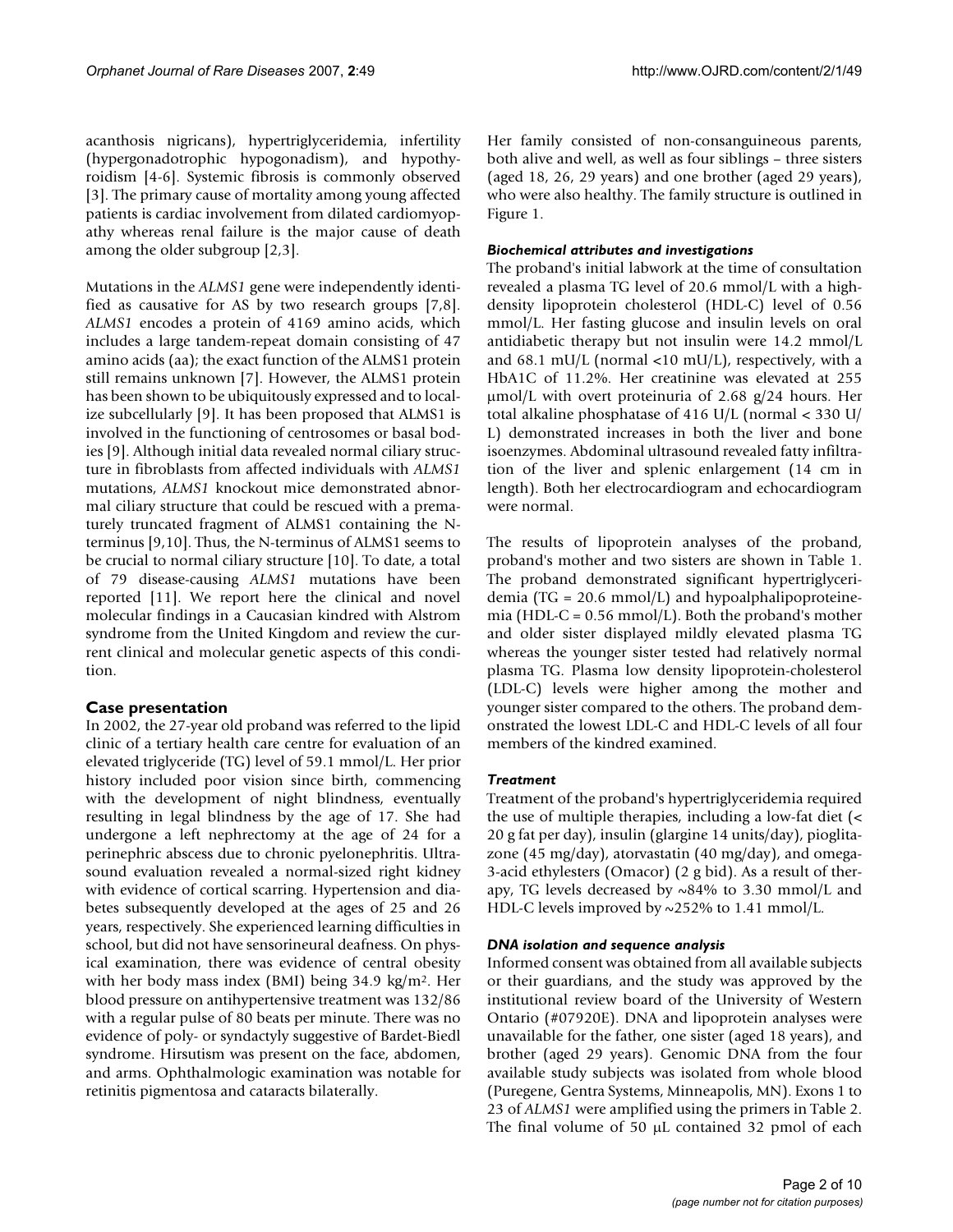

# Figure 1

**DNA sequence analysis of Alstrom syndrome mutations**. Proband is indicated by the solid circle and arrow. Smaller symbols represent individuals from whom DNA was unavailable. There is no known consanguinity between the parents of this kindred. Electrophoretic tracings for exons 6 and 17 of the *ALMS1* gene from the proband and available immediate relatives are shown. The proband is a compound heterozygote for the V424I and H3882 Y mutations while the mother demonstrates heterozygosity only for the H3882Y mutation and the younger sister demonstrates heterozygosity only for the V424I mutation. The older sister has no mutations in the *ALMS1* gene.

primer, 0.2 mM each of dATP, dCTP, dGTP, and dTTP, 1.5 mM  $MgCl<sub>2</sub>$ , 50 mM KCl, 20 mM Tris-HCl (pH 8.4), and 2.5 units of Taq platinum DNA polymerase (Life Technologies, Mississauga, Ontario, Canada). DNA amplifications were performed with denaturing at 94°C for 5 minutes, followed by 30 cycles of a denaturing step at 94°C, an annealing step at 60°C, and an extension step at 72°C, each for 30 seconds. A final extension step at 72°C was performed for 10 min. Amplification products were electrophoresed on 1.5% agarose gels and purified with the QIAEX II gel extraction kit (Qiagen, Inc., Mississauga, Ontario, Canada). Purified DNA fragments were sequenced by the chain termination method using the ABI 3730 Automated DNA Sequencer and analyzed using Sequence Navigator Software (both from PE-Applied Biosystems, Mississauga, Ontario, Canada).

# *Identification of novel disease-causing* **ALMS1** *mutation*

Sequencing of genomic DNA from the affected proband demonstrated no mutations in the coding regions of the *LPL* gene (data not shown), but did reveal 2 novel missense mutations in the *ALMS1* gene – a G→A transversion at nucleotide 1381 of exon 6 and a  $C \rightarrow T$  transversion at

nucleotide 11755 in exon 17. These mutations resulted in the replacement of valine by isoleucine at codon 424 (V424I, exon 6) and histidine by tyrosine at codon 3882 (H3882Y, exon 17). The proband's mother was heterozygous for the H3882Y mutation while the proband's younger sister was heterozygous for the V424I mutation, proving that the mutations were on opposite chromosomes in the proband. The proband's older sister was unaffected both clinically and molecularly. See Figure 1.

The missense mutation V424I was subsequently genotyped in 200 healthy unaffected Caucasian controls using the primer pair and PCR conditions for exon 6 amplification. The amplified product was digested with restriction enzyme *Aat*II (New England Biolabs Inc., Ipswich, MA, USA). All healthy controls were homozygous for G at nucleotide 1381. Similarly, the missense mutation H3882Y was genotyped in 200 healthy unaffected Caucasian controls using the primer pair and PCR conditions for exon 17 amplification. The amplified product was digested using the restriction enzyme *Rsa*I (New England Biolabs Inc., Ipswich, MA, USA). Among the 200 controls, only 1 control was found to be heterozygous at nucleotide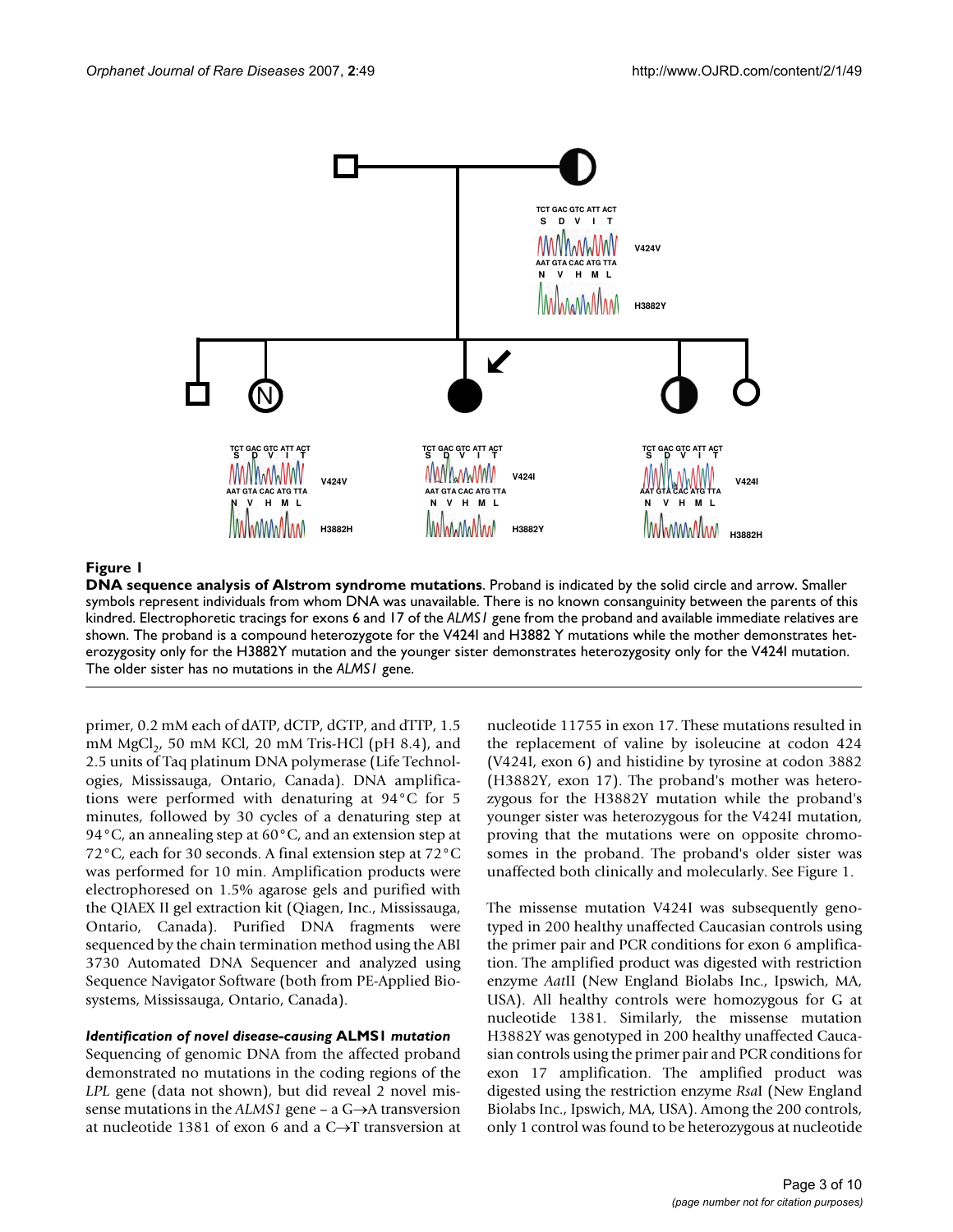| <b>Biochemical parameter</b> | Proband (II-2) | Mother (I-1) | Sister (II-1) | Sister (II-3) |
|------------------------------|----------------|--------------|---------------|---------------|
| Total cholesterol (mmol/L)   | 7.40           | 7.70         | 5.78          | 6.79          |
| Triglyceride (mmol/L)        | 20.6           | 2.61         | 3.80          | 1.78          |
| VLDL- C (mmol/L)             | 4.62           | 0.92         | 1.09          | 0.58          |
| VLDL-TG (mmol/L)             | 15.4           | 1.57         | 2.54          | 1.10          |
| VLDL-TG/VLDL-C ratio         | 3.33           | 1.71         | 2.33          | 1.90          |
| HDL-C (mmol/L)               | 0.56           | 0.94         | 1.04          | 1.72          |
| LDL-C (mmol/L)               | 0.83           | 5.32         | 3.29          | 4.19          |
| Apo A-1 $(g/L)$              | 1.25           | 1.20         | l.45          | 1.59          |
| Apo $B(g/L)$                 | 0.91           | l.59         | 1.16          | 1.22          |

| Table 1: Clinical and biochemical characteristics of the pedigree |  |  |  |  |  |  |
|-------------------------------------------------------------------|--|--|--|--|--|--|
|-------------------------------------------------------------------|--|--|--|--|--|--|

Abbreviations: VLDL-C, very low density lipoprotein – cholesterol; VLDL-TG, very low density lipoprotein- triglyceride; HDL-C, high density lipoprotein – cholesterol; LDL-C, low density lipoprotein – cholesterol

11755 C/T, giving an allele frequency of 0.9975 for the C allele and 0.0025 for the T allele at this position, based on the Hardy-Weinberg equation. This suggests that the second heterozygote mutation, 11755 C $\rightarrow$ T, is present in the general population, albeit at a very low frequency.

### **Literature review and case discussion**

The distribution of AS is global without any gender predilection. With an estimated prevalence of < 1:100 000, only ~500 cases of AS have been reported in the literature thus far [2-4,7,11-37]. Yet, a greater proportion of kindreds of English descent have been noted in the literature. Whether this is due to selection bias from kindreds in the United Kingdom or North America having more readily available health care access compared to kindreds from developing nations is uncertain. Certainly, awareness of AS is lacking despite the complexity and potential lethality of this disorder. Moreover, in addition to childhood obesity, affected individuals may develop insulin resistance, type 2 diabetes, and hypertriglyceridemia. Thus, AS can be thought of as a rare genetic disorder with several features similar to the common metabolic syndrome.

#### *General clinical features*

Prior to the recent discovery of *ALMS1* mutations causative for AS, the diagnosis of AS was made solely based on phenotype. However, AS exhibits a great degree of phenotypic variability, even within families, thereby creating difficulties for a universal definition of AS [17,18]. Recently, Marshall et al defined AS using age-specific criteria [38]. See Table 3.

# *Neurosensory and cognitive features*

Sensorineural hearing loss and congenital retinal dystrophy are two cardinal features of AS. In fact, pendular or searching nystagmus and photodysphoria are often evident before the age of 1 yr. There is initial loss of cone function followed by rod disintegration, ultimately leading to early blindness. By the age of 16, ~90% of affected individuals are blind [38]. In addition, development of subcapsular cataracts may contribute to vision loss [3,6]. Exudative retinopathy has also been reported in AS [12]. Meanwhile, ~80 % of affected individuals will develop bilateral sensorineural hearing loss [3]. This usually occurs at a later age in childhood and is characterized by the initial loss of high frequency sounds. Progressive deterioration in hearing occurs, and is sometimes accompanied by conductive hearing loss due to chronic otitis media or glue ear [3]. These early changes in neurosensory capabilities have tremendous impact not only on the social development of the child but also on his/her adaptation to the external environment.

Although delay of cognitive development is not a common feature of AS, delay in developmental milestones is seen in ~45% of AS-affected children. Other neurologic manifestations may include absence seizures and general sleep disturbances [3]. The frequency of mood and psychiatric disorders in AS-affected individuals has not been determined.

#### *Anthropometric and growth measures*

Individuals with AS often have distinctive facial features, such as round face, deep-set eyes, thick ears, dental anomalies, hyperostosis frontalis interna, and premature frontal balding. Their toes and fingers are typically short and stubby with no polydactyly or syndactyly while their feet are typically noted to be wide and thick [38].

Childhood obesity is present in over 95% of individuals with AS [3]. However, both waist circumference and body fat percentage (as measured using dual-energy X-ray absorptiometry) negatively correlated with age, independent of BMI, indicating the possible recruitment of more metabolically active fat stores [2]. The presence of hyper-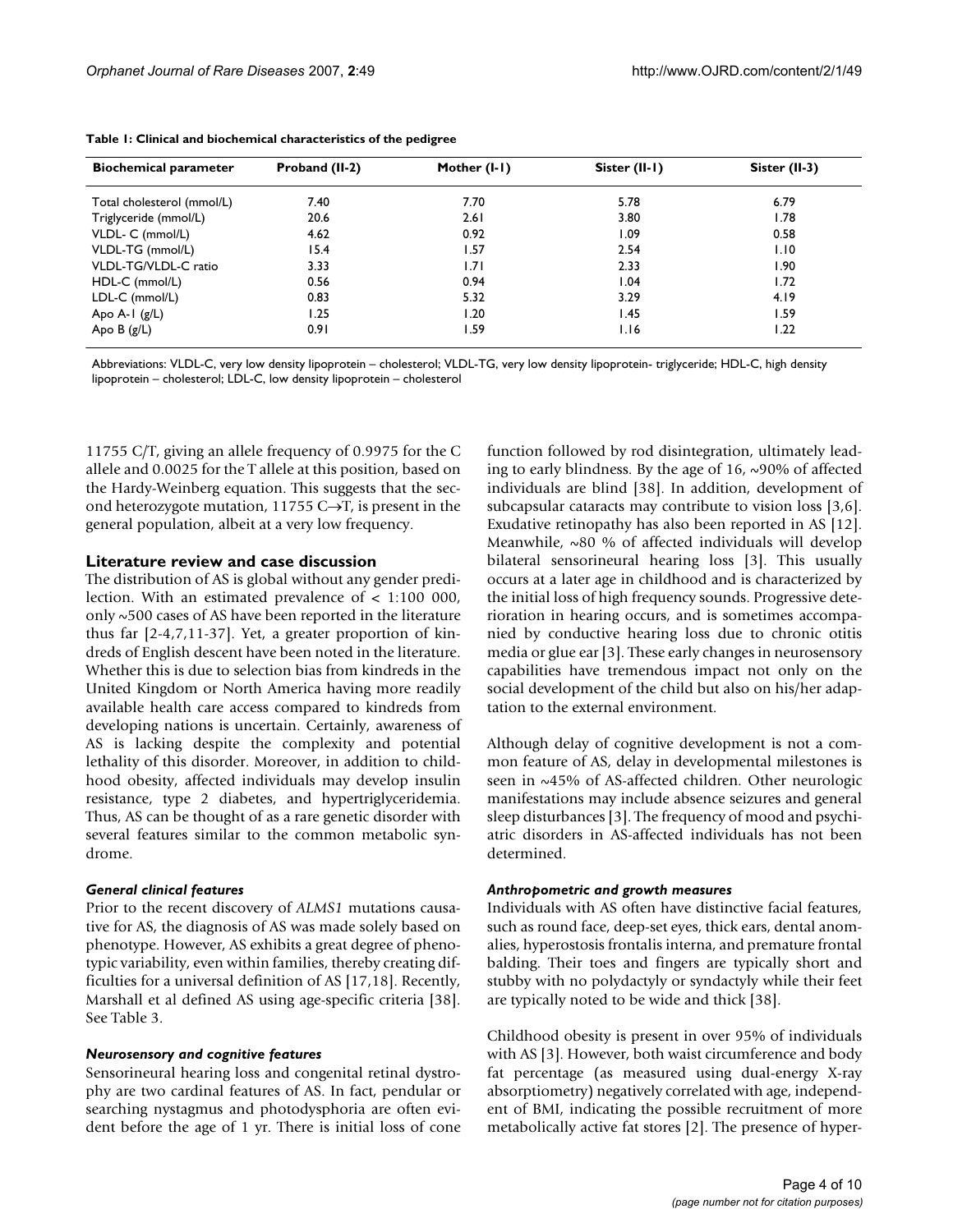| Exon            | <b>Forward Primer</b>              | <b>Reverse Primer</b>              |
|-----------------|------------------------------------|------------------------------------|
| T               | <b>GCACTGCGCCTAAGCTG</b>           | CAGCCTCCACCCCCAAC                  |
| $\overline{2}$  | ATGTGAAAGGGCTTTATAAACTGG           | <b>TTTTTCCATTCTTCATAGCTAAATCA</b>  |
| 3               | CAGTTAATGACTTAGCATGTTTTCCT         | TCCTTAACTCAAAAAGGGGAAAG            |
| 4               | ACGTAAGTAAATAATCAATTTTCAGCA        | TCTAAGCCCCACCTCAAAGT               |
| 5               | <b>TTTCAGTGACATATGTATTTTTGTGTT</b> | <b>TTCCCTTGGGAATTTTATTTTT</b>      |
| 6               | <b>CTTCGTGTGTGGGAGCTGAG</b>        | CAATACTGAAAAAGGCCACGTT             |
| 7               | <b>TGGGCATTAATGAGTCTTTTTC</b>      | <b>TTTTCACAAGGTATCCGTAAGTAGG</b>   |
| 8               | <b>GCTTTTTAAAGGCTCAAAGCTG</b>      | TCTCTCTATGTGAGTAGGAAGTAGAGG        |
| 8               | <b>TGACCAGACAACTGGCATGT</b>        | <b>GACTGTCTGCTAAGTCCTGTGG</b>      |
| 8               | TTCTTACTCACAAAGAGAAAAGCCTA         | GGGCAGCCAATACAGAAACA               |
| 8               | <b>TTTCCCTGAAGAAGCTCTGAA</b>       | TGGCAAGGTCTGTTGGTAGA               |
| 8               | TCACAAAGAGAGAAGCCTGGT              | <b>AGCTGGTGTGCCAGTTGTCT</b>        |
| 8               | <b>TTCAGTTGCCTCTGAACCAG</b>        | TGTGGCAAGACCTGTTGGTA               |
| 8               | CACACACAGAGAAGCCTGGT               | AAAGGTCCTGCTGGTATGTCA              |
| 8               | <b>TCCATTGTTTCTGGACCTACTG</b>      | ATCTGGCAACTCTTGCTGGT               |
| 8               | ACTGTAACTTCCTCTTTCTATTCACAT        | <b>TCTCAGTCTTCCGGTCACCT</b>        |
| 8               | AGCAGGAGTTGCCAGATGTT               | <b>CTGGTTTTCCAGTATTCACATCA</b>     |
| 8               | AAAGATTTCAGCTGTCCCTGA              | <b>CTGCATCCTGGATTTCTTCA</b>        |
| 8               | <b>CTCAGGCTGATGACAGAGTTG</b>       | <b>CCCAATGGTTCCACTACACC</b>        |
| 8               | GAGCAAAGTCAGTATGGCATTAGA           | TGGCTAAGCTTCCTCAAAACA              |
| 9               | <b>TCTTCTGTGTTGCAATTGTTGA</b>      | <b>TTCCATCACCCATTCTTTCA</b>        |
| $\overline{10}$ | <b>TTGGACTACTTCAAATAAGAACCTG</b>   | <b>GACGGCATTTGTGATGAAGA</b>        |
| $\overline{10}$ | <b>ACCTGCTTTTGTGCCACCTA</b>        | <b>CTTGGTCTGCCCATGCTAAT</b>        |
| $\overline{10}$ | <b>CCAGTACCAGGGCAAATTGT</b>        | GGAAGGGGAAAATGGTGTTT               |
| 10              | ACCTTCCGTCTCCCATTTCT               | TCCTGTGCTACAGGTTTACTGG             |
| $\overline{10}$ | <b>GCTTCTAAAGCGAGGATGAA</b>        | <b>CCCCCAAGAACCGATATCTA</b>        |
| $\mathbf{H}$    | <b>TTCCTTGAAACCACTTTTGGA</b>       | <b>GAAAGACACAACCACAAATTTCTAA</b>   |
| 12              | <b>GAAGGCATTCCATATTTGTTCA</b>      | <b>GCACTGGACTTTTGTCACTCC</b>       |
| $\overline{13}$ | TCATAGAATTGGTCTAAGAGGCAAA          | AAGATTGGATAGTAATCTCATTTAGGA        |
| 4               | ATGGGTTTGGGGTTTTGTTT               | GAGCTGAAGACAGCAAGAAGAA             |
| 15              | AACAAAGCCTTTCACATAATACG            | CACTGACCCTCACATACACAC              |
| 16              | <b>GCAGGCAGTGAATTTTCTGAT</b>       | <b>TTTTGGATAATCTCTAACTTGACTTTT</b> |
| 16              | <b>CCAGAATAAAGAGCCTCAGCA</b>       | <b>TTTTTAAGCTCGCCTGTATTTTT</b>     |
| 16              | <b>GCGGTTTAAAAGCCTAGAGAAA</b>      | <b>TTTTCACCTGTGTGCAAAGC</b>        |
| $\overline{17}$ | TGAATTGGATTAGAAAGAGGACTTG          | TCTTACATGTTTAAGAGCCATTTCA          |
| 18              | <b>TCCCACACAAAGGGATTGTA</b>        | ATCGCAGGGGACTTGAAAT                |
| 9               | <b>CTGGGTGGGGCTGTAAAAA</b>         | <b>CCAAGTCACAGAGCCAGCTT</b>        |
| 20              | <b>GCATATGGAGAGTAGATTGCATCA</b>    | TGGGCTGGCCTTTAGCAG                 |
| 21              | <b>GGTAGGGGCACCAAGTCCTA</b>        | <b>CAGAGCTCCCGACCACTTG</b>         |
| 22              | <b>GATGAGCTCCTGGAGAGTGG</b>        | <b>GGCAACGTGTTTTCTCCATT</b>        |
| 23              | <b>GGCATCTGCCTCTGATGG</b>          | AAGGATTCTGCTTCTCTAGGTTCA           |
|                 |                                    |                                    |

**Table 2: Oligonucleotides for genomic amplification and sequencing of** *ALMS1*

phagia has been controversial [3,4]. Although childhood is often accompanied by rapid growth with height above the 50th percentile before puberty, most individuals demonstrate a decreased adult height [2,3]. This height discrepancy is supported by evidence for advancement of the bone age by 1–3 years prior to puberty as described by Marshall et al [3]. As well, abnormalities of the insulin growth factor (IGF) system of affected patients have been demonstrated [13]. Yet, the exact reasons for short stature remain to be determined.

#### *Endocrinologic features*

Similar to the features of the metabolic syndrome seen in the general population, patients with AS also demonstrate hypertriglyceridemia and type 2 diabetes. Type 2 diabetes is diagnosed in over 80% of individuals above the age of 16 while insulin resistance and hyperinsulinemia have been demonstrated in individuals as young as 1 year old, even prior to the onset of obesity [3,38]. Meanwhile, hypertriglyceridemia is seen in ~50% of affected individuals, with acute pancreatitis secondary to hypertriglyceridemia occurring in ~5% [3]. Other endocrinologic manifestations of AS include hypothyroidism, hypogonadism (particularly among men), alterations in the onset of puberty, ovarian cysts and hirsutism (among females), and short stature with abnormalities in the IGF-growth hormone system [3,13].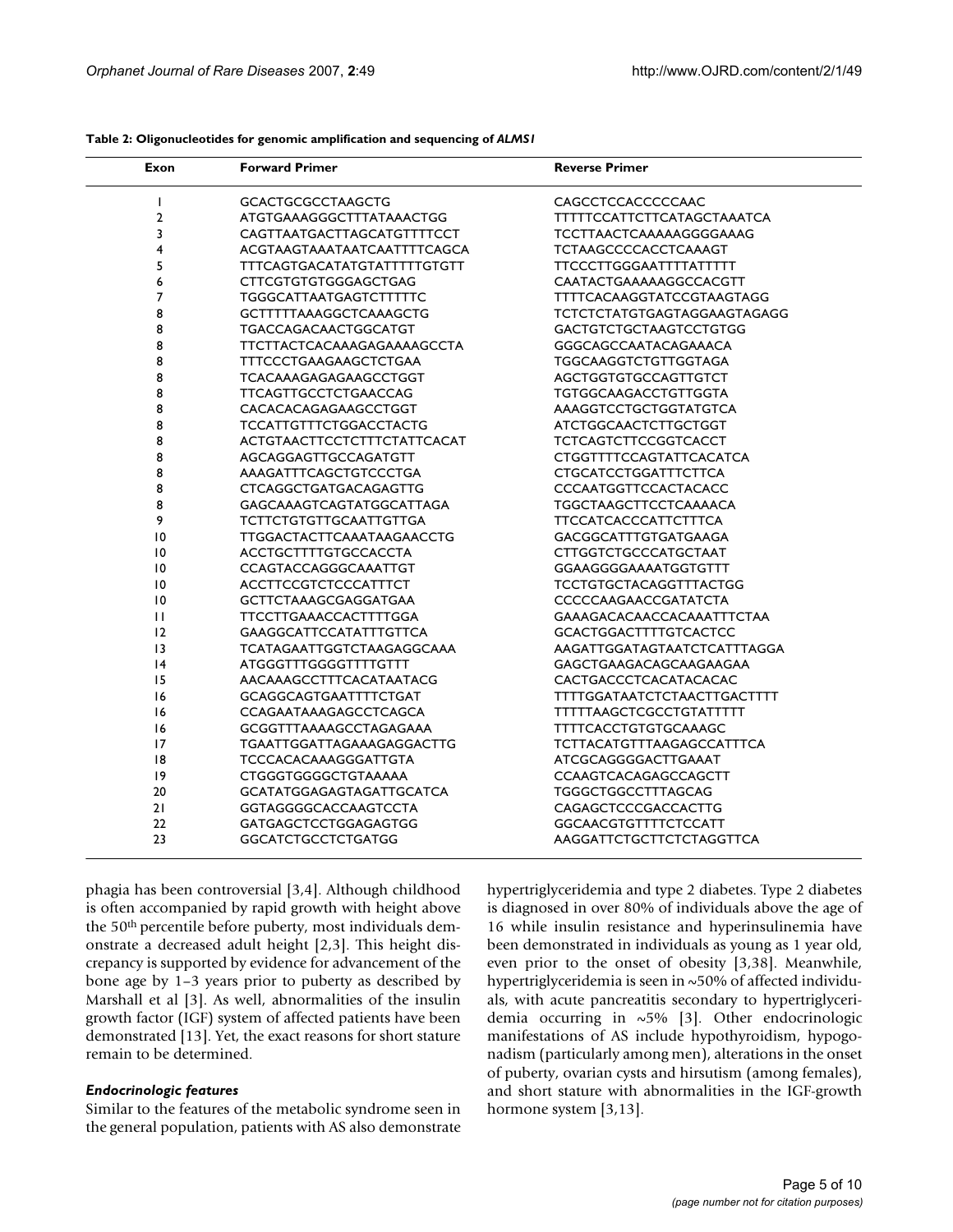| Age (years) | Major Criteria                                                                                                                                                                | <b>Minor Criteria</b>                                                                                                                                                                                                                             | Other supportive evidence                                                                                                                                                                                                                                       | <b>Diagnosis</b>                                               |
|-------------|-------------------------------------------------------------------------------------------------------------------------------------------------------------------------------|---------------------------------------------------------------------------------------------------------------------------------------------------------------------------------------------------------------------------------------------------|-----------------------------------------------------------------------------------------------------------------------------------------------------------------------------------------------------------------------------------------------------------------|----------------------------------------------------------------|
| $\leq 2^*$  | • ALMS I mutation in I allele<br>and/or family history of AS<br>• Vision (nystagmus,<br>photophobia)                                                                          | • Obesity<br>$\cdot$ DCM/CHF                                                                                                                                                                                                                      | • Recurrent pulmonary infections<br>• Normal digits<br>• Delayed developmental milestones                                                                                                                                                                       | 2 major criteria<br>OR<br>I major + 2 minor criteria           |
| $3 - 14$    | • ALMS I mutation in I allele<br>and/or family history of AS<br>• Vision (nystagmus,<br>photophobia, decreased<br>acuity, cone dystrophy by<br>$ERG^{**}$                     | • Obesity and/or insulin<br>resistance<br>• (History of) DCM/CHF<br>• Hearing loss<br>• Advanced bone age<br>• Hepatic dysfunction<br>• Renal failure                                                                                             | • Recurrent pulmonary infections<br>• Normal digits<br>• Delayed developmental milestones<br>• Hyperlipidemia<br>• Scoliosis<br>• Flat wide feet<br>• Hypothyroidism<br>• Hypertension<br>• GH deficiency<br>• Recurrent UTI                                    | 2 major criteria<br>OR<br>I major + 3 minor criteria           |
| $\geq$ 15   | • ALMS I mutation in I allele<br>and/or family history of AS<br>• Vision (legal blindness,<br>history of nystagmus in<br>infancy/childhood, cone and<br>rod dystrophy by ERG) | • Obesity and/or insulin<br>resistance and/or DM2<br>• (History of) DCM/CHF<br>• Hearing loss<br>• Hepatic dysfunction<br>• Renal failure<br>• Short stature<br>• Males – hypogonadism<br>• Females – irregular menses<br>and/or hyperandrogenism | • Recurrent pulmonary infections<br>• Normal digits<br>• History of developmental delay<br>• Hyperlipidemia<br>• Scoliosis<br>• Flat wide feet<br>• Hypothyroidism<br>• Hypertension<br>• GH deficiency<br>• Alopecia<br>• Recurrent UTI or urinary dysfunction | 2 major + 2 minor criteria<br>OR<br>I major + 4 minor criteria |

**Table 3: Diagnostic criteria for Alstrom syndrome [38]**

\*These diagnostic criteria should be re-evaluated when the patient becomes older

\*\* ERG to be conducted only if the child is old enough for testing

Abbreviations: AS, Alstrom syndrome; DCM/CHF, dilated cardiomyopathy/congestive heart failure; ERG, electroretinogram; GH, growth hormone; UTI, urinary tract infections; DM2, type 2 diabetes.

#### *Cardiorespiratory features*

Dilated cardiomyopathy (DCM), affecting  $\sim60\%$  of individuals, can occur at any age, but most typically during infancy. Although DCM is the most common underlying cause of death in the infantile period, survival with infantile-onset of DCM tends to be better than that for adultonset DCM. Marshall et al showed that while one-third of adult-onset DCM patients died,  $\sim$ 74% of infantile-onset DCM patients survived [3]. However, children and adults who have survived infantile-onset DCM are still susceptible to sudden recurrences [38]. In addition to cardiac problems, AS-affected patients can have a variety of respiratory problems, including chronic asthma, sinusitis/ bronchitis, alveolar hypoventilation and recurrent pneumonia [3].

#### *Gastrointestinal and genitourinary involvement*

Hepatic involvement in AS was first described in 1991 [39]. Approximately 80% of patients affected with AS may have hepatic involvement, ranging from mild elevation in liver transaminases to hepatic steatosis to overt cirrhosis with portal hypertension [3,30,31]. Other gastrointestinal effects include upper gastrointestinal pain, chronic diarrhea, constipation, and gastroesophageal reflux [3].

Renal insufficiency occurs in ~50% of AS-affected individuals. Whether hypertension is a consequence of renal insufficiency or contributes to renal insufficiency is uncertain, but it is present in ~30% of individuals [3]. Urologic dysfunction is common in both men and women and can be manifest as urge incontinence, poor flow, urinary retention, or difficulty initiating voiding [3]. Urologic anatomical abnormalities can also occur in AS, including calyceal deformities, narrowed ureteropelvic angles, dilated ureters, and misalignment of the kidneys [6].

# *Differential diagnosis*

It remains important to distinguish AS from other disorders characterized by childhood obesity and retinal dystrophy, such as the Laurence-Moon and Bardet-Biedl syndromes. Normal mentation and lack of poly/syndactyly help to distinguish AS from Bardet-Biedl, while deafness and the absence of spastic paraparesis help to differentiate AS from Laurence-Moon. Refsum disease is a rare disorder characterized by hearing loss, visual loss, and hepatic involvement, but also includes several features not associated with AS [40]. See Table 4 for clinical features of these disorders.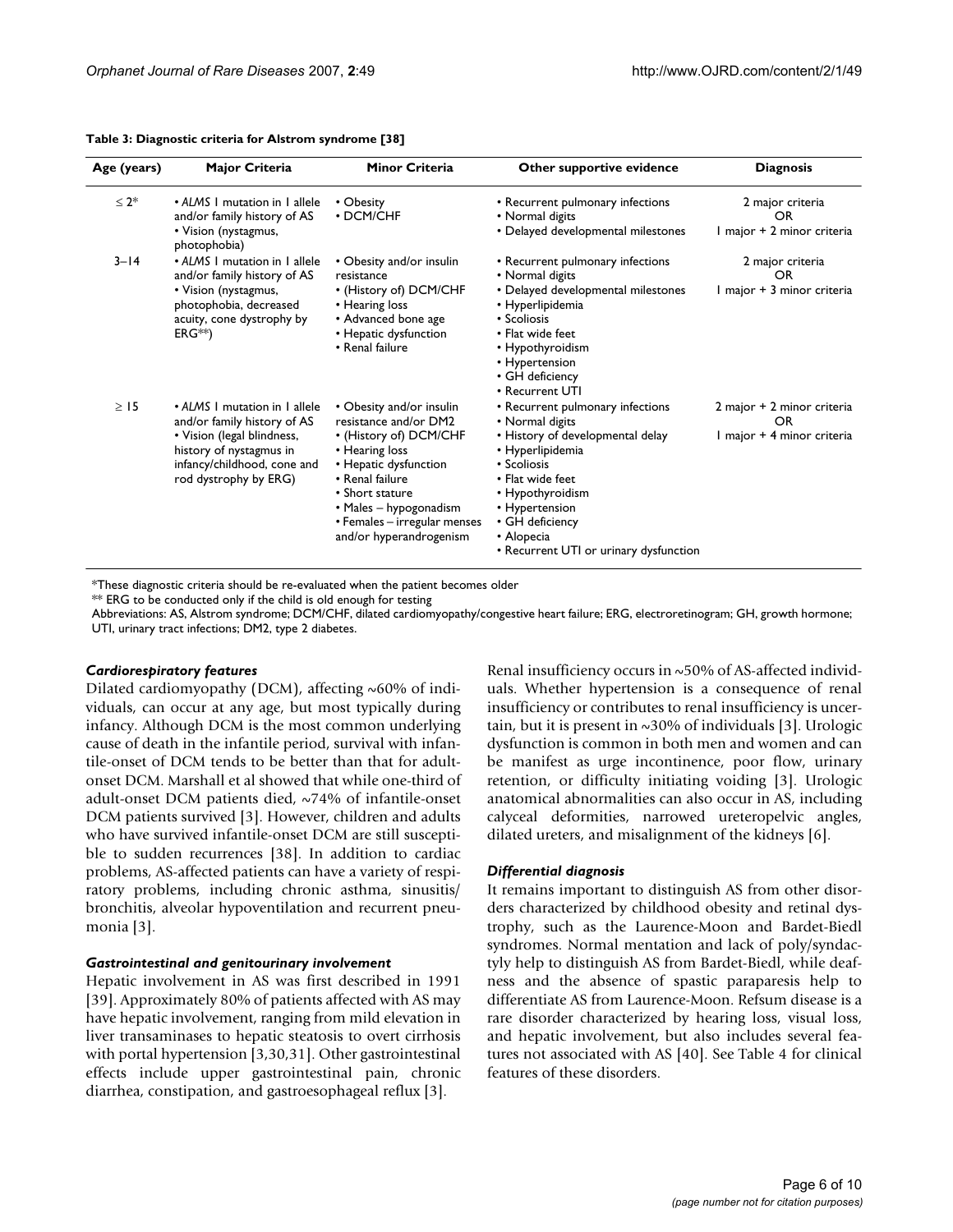|                          | <b>Alstrom syndrome</b> | <b>Laurence-Moon</b><br>syndrome | <b>Bardet-Biedl syndrome</b> | <b>Refsum disease</b>                                              |
|--------------------------|-------------------------|----------------------------------|------------------------------|--------------------------------------------------------------------|
| Inheritance              | AR.                     | AR.                              | AR.                          | AR                                                                 |
| <b>Childhood Obesity</b> | +                       | +                                | +                            |                                                                    |
| Visual Impairment        | $\ddot{}$               | ÷                                | +                            | ٠                                                                  |
| Sensorineural Deafness   |                         |                                  |                              |                                                                    |
| <b>Short Stature</b>     |                         |                                  | $-1$                         |                                                                    |
| Diabetes Mellitus        |                         |                                  | ٠                            |                                                                    |
| <b>Renal Disease</b>     | ٠                       |                                  | +                            |                                                                    |
| Polydactyly/syndactyly   |                         |                                  |                              |                                                                    |
| Mental Delay             |                         |                                  |                              | $+/-$                                                              |
| Hypogonadism             |                         |                                  | +                            |                                                                    |
| Dilated Cardiomyopathy   |                         |                                  | $-$ /+                       | $-$ /+                                                             |
| Other                    | Hepatic Involvement     | Spastic paraplegia               |                              | Anosmia Dysmorphic<br>features Cerebellar ataxia<br>Polyneuropathy |

**Table 4: Differential diagnosis for Alstrom syndrome [41, 42]**

Abbreviations: AR, autosomal recessive

#### *Genetic features of AS*

AS is an autosomal-recessive disease that demonstrates intrafamilial and interfamilial variation. To date, a total of 81 disease-causing *ALMS1* mutations have been reported, including the 2 reported from our group [11]. A schematic representation of the normal *ALMS1* gene and the *ALMS1* mutations causative of AS are shown in Figures 2, 3, 4.

Affected individuals of most kindreds demonstrate compound heterozygosity with the majority of ALMS1 mutations reported being nonsense. Approximately 40% of all known ALMS1 mutations occur in exon 16 while other ALMS1 mutational hotspots include exon 10 (23%) and exon 8 (21%) [11]. Mutations in exon 16 have correlated with a more severe disease phenotype, manifest as early onset of retinal degeneration before the age of 1 year ( $p =$ 0.02), presence of urologic dysfunction ( $p = 0.02$ ), occurrence of dilated cardiomyopathy ( $p = 0.03$ ), and development of diabetes ( $p = 0.03$ ). Meanwhile, the severity of renal disease in AS has correlated with mutations in exon 8 [11].

Among 250 AS-affected individuals examined, 15 synonymous single nucleotide polymorphisms (SNPs), 51 nonsynonymous SNPs, and a deletion of 3 nucleotides in exon 8 have also been described. Using prediction modeling, Marshall et al have determined that 8 of these variants are disease-causing [11]. The most common *ALMS1* mutation is c.10775delC, which is observed in 50% of reported English kindreds. Similarly, haplotype sharing has been demonstrated amongst members of Turkish kindreds, indicating the possibility of separate founder effects in both the English and the Turkish kindreds [11].

#### *Discussion of our case*

Our results indicate that *ALMS1* mutations of V424I and H3882Y are the molecular basis for the Alstrom phenotype in the proband presented here. The H3882Y mutation was present in only 1 of 200 normal healthy controls while the V424I mutation was absent in all 200 controls. These two disease-causing mutations have not been reported before and represent the first mutation reported for exon 6 and the second reported for exon 17 [11]. Interestingly, the predicted frequency of homozygotes for the



**Figure 2** 

**Normal** *ALMS1* **gene structure\***. \* Figure 2 is not drawn to scale.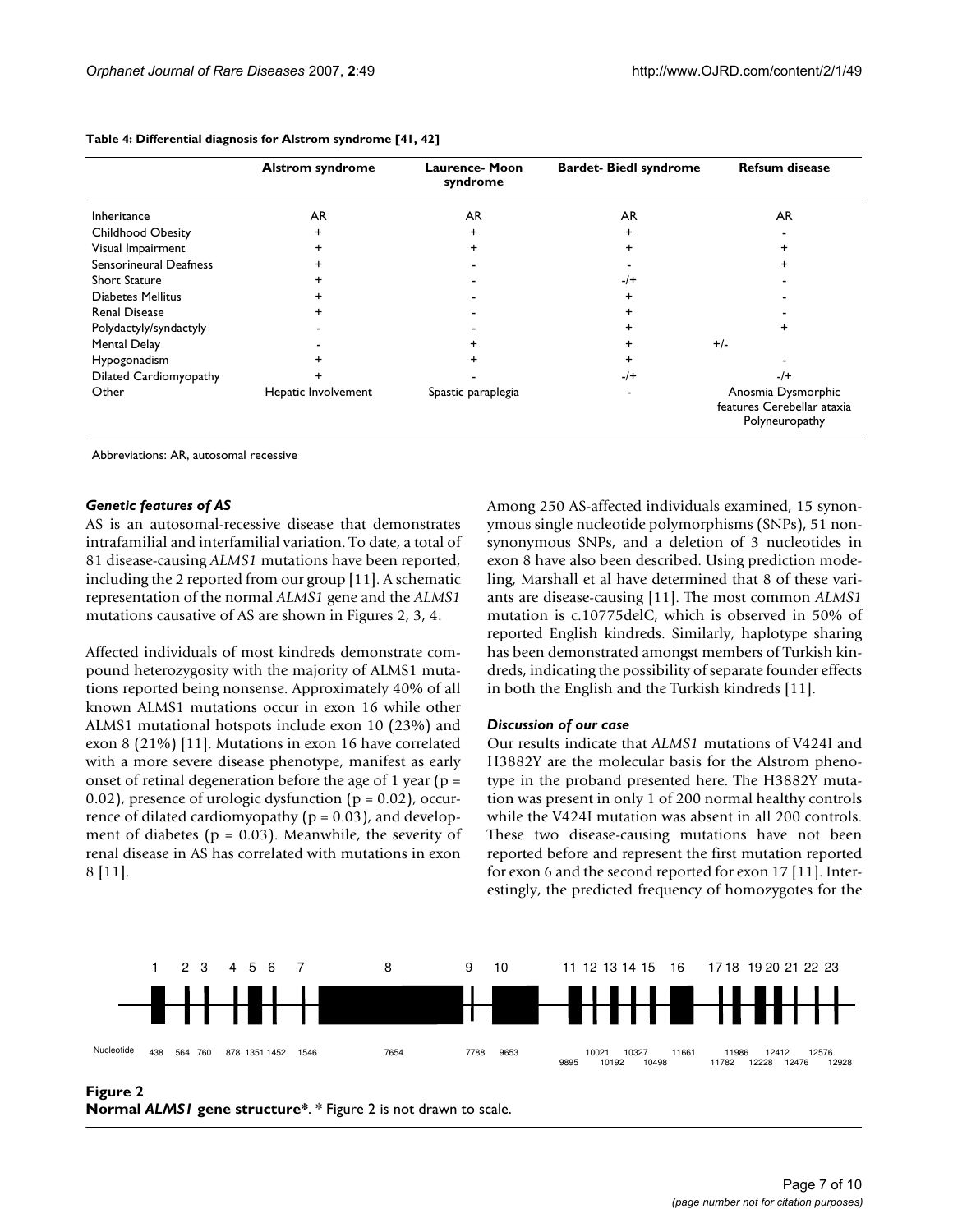



H3882Y mutation would be 1 in 160 000, signifying that, if homozygotes are affected, AS may indeed be more prevalent than previously thought.

To date, with the 2 missense mutations of our kindred, there are a total of 10 missense AS-causing mutations. Marshall et al showed that the majority of kindreds affected by AS, as in our kindred, demonstrate compound heterozygote mutations [11]. The V424I mutation localizes to the N-terminus of the ALMS1 protein while the H3882Y mutation localizes to the C-terminus of the protein [7]. Since even fragments of the N-terminus have been shown to be able to normalize the abnormal ciliary structure of *ALMS1* knockout mice, it would be expected that isolated heterozygous mutations still including the relatively intact N-terminus would not necessarily result in significant clinical findings, as evidenced in our proband's mother and younger sister [10]. The functional importance of the C-terminus remains to be determined. Importantly, no correlations could be drawn between the



#### **Figure 4**

**Reported** *ALMS1* **Mutations for Exons 6, 8, 10, 12, 17, 18\***. \* Figure 4 is not drawn to scale. The two novel mutations found in this study are shaded in gray. Other mutations not included in the figure are AC074008.5:g.124455\_125899del and 10483C>T.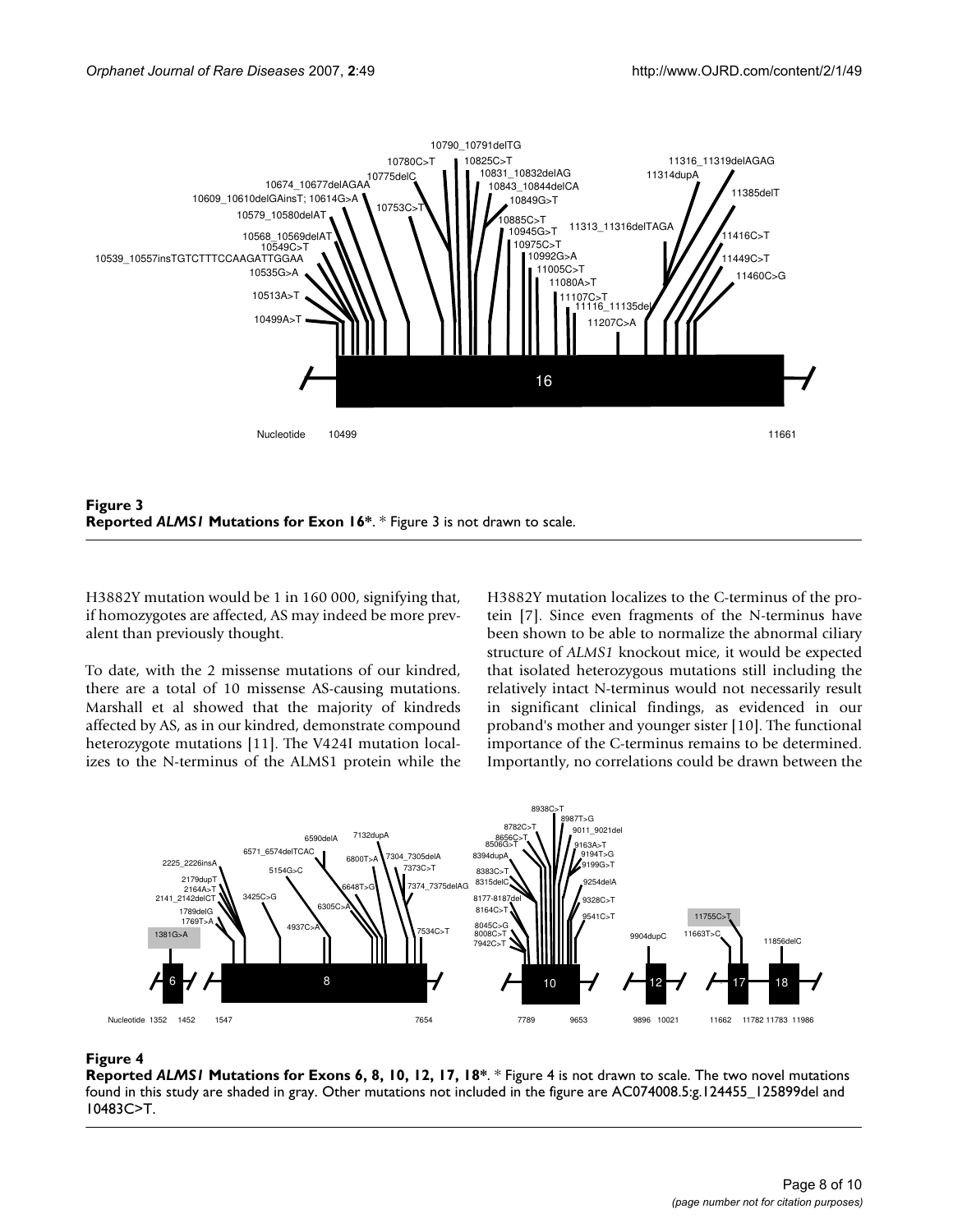presence of a single *ALMS1* mutation, as seen in the mother and younger sister, and abnormalities in any of the lipid parameters examined.

Hypertriglyceridemia was evident in our proband and is a common finding among individuals affected with AS. Our proband had no documented episodes of pancreatitis, but was at high risk for pancreatitis given her significant hypertriglyceridemia. There can be multiple factors contributing to hypertriglyceridemia among AS-affected patients, including insulin resistance or diabetes, liver dysfunction, renal dysfunction, dietary factors, and alcohol intake. However, examination of a group of ASaffected individuals demonstrated no significant correlations between hepatic or renal function, BMI, or degree of glucose intolerance and high TG levels. Instead, there was indeed a major correlation between hyperinsulinemia and hypertriglyceridemia in that study [5]. Our proband demonstrated significant hypertriglyceridemia, accompanied by insulin resistance (type 2 diabetes), elevated BMI, and renal dysfunction. A multifaceted treatment approach resulted in improvements in TG and HDL-C to 3.30 mmol/L and 1.41 mmol/L, respectively, demonstrating that it is possible to effectively treat lipid abnormalities among AS-affected individuals.

The correlation of mutations in exons 6 or 17 to phenotype remains to be determined. Interestingly, our proband did not have sensorineural deafness, which typically occurs in ~84% of affected individuals [11]. No genotypephenotype correlations have been made for sensorineural deafness [11]. However, it is possible that mutations in exon 6 or 17 may not be associated with sensorineural deafness although further kindreds with these mutations are required to substantiate this possibility. Yet, the mutations in this proband seem to have resulted in an "intermediate-severity" phenotype as judged by an early onset of retinal degeneration, severe renal dysfunction, and significant elevation of TG levels, but a later development of diabetes and a lack of dilated cardiomyopathy.

# **Conclusion**

We have reported here two novel missense mutations in the *ALMS1* gene causative for Alstrom syndrome in an English kindred. These extend the mutational spectrum in AS and provide a resource for mutational screening. Furthermore, we hope that these mutations may eventually add insight into the function of the ALMS1 protein and contribute to the understanding of the phenotypic variety observed among AS-affected individuals.

# **Competing interests**

The author(s) declare that they have no competing interests.

# **Authors' contributions**

TJ wrote the manuscript. HC participated in the design of the study and carried out all the molecular genetic studies for the family. GB examined the proband and suggested the diagnosis of AS in the proband, which resulted in molecular genetic testing. RM played a crucial role in the management of the proband. VC-M and PND conducted the examination of the proband and her family, obtained consent for molecular genetic testing, and drafted the manuscript. RAH conceived the design of the study and provided critical revisions to the manuscript. All authors read and approved the final manuscript.

# **References**

- 1. Alstrom CH, Hallgren B, Nilsson LB, Asander H: **[Retinal degener](http://www.ncbi.nlm.nih.gov/entrez/query.fcgi?cmd=Retrieve&db=PubMed&dopt=Abstract&list_uids=13649370)ation combined with obesity, diabetes mellitus and neuroge[nous deafness: a specific syndrome \(not hitherto described\)](http://www.ncbi.nlm.nih.gov/entrez/query.fcgi?cmd=Retrieve&db=PubMed&dopt=Abstract&list_uids=13649370) distinct from the Laurence-Moon-Bardet-Biedl syndrome: a clinical, endocrinological and genetic examination based on [a large pedigree.](http://www.ncbi.nlm.nih.gov/entrez/query.fcgi?cmd=Retrieve&db=PubMed&dopt=Abstract&list_uids=13649370)** *Acta psychiatrica et neurologica Scandinavica* 1959, **129:**1-35.
- 2. Minton JA, Owen KR, Ricketts CJ, Crabtree N, Shaikh G, Ehtisham S, Porter *JR*, Carey C, Hodge D, Paisey R, Walker M, Barrett TG: Syn**dromic obesity and diabetes: changes in body composition with age and mutation analysis of ALMS1 in 12 United Kingdom kindreds with Alstrom syndrome.** *The Journal of clinical endocrinology and metabolism* 2006, **91(8):**3110-3116.
- 3. Marshall JD, Bronson RT, Collin GB, Nordstrom AD, Maffei P, Paisey RB, Carey C, Macdermott S, Russell-Eggitt I, Shea SE, Davis J, Beck S, Shatirishvili G, Mihai CM, Hoeltzenbein M, Pozzan GB, Hopkinson I, Sicolo N, Naggert JK, Nishina PM: **[New Alstrom syndrome phe](http://www.ncbi.nlm.nih.gov/entrez/query.fcgi?cmd=Retrieve&db=PubMed&dopt=Abstract&list_uids=15795345)[notypes based on the evaluation of 182 cases.](http://www.ncbi.nlm.nih.gov/entrez/query.fcgi?cmd=Retrieve&db=PubMed&dopt=Abstract&list_uids=15795345)** *Archives of internal medicine* 2005, **165(6):**675-683.
- 4. Marshall JD, Ludman MD, Shea SE, Salisbury SR, Willi SM, LaRoche RG, Nishina PM: **[Genealogy, natural history, and phenotype of](http://www.ncbi.nlm.nih.gov/entrez/query.fcgi?cmd=Retrieve&db=PubMed&dopt=Abstract&list_uids=9409865) [Alstrom syndrome in a large Acadian kindred and three](http://www.ncbi.nlm.nih.gov/entrez/query.fcgi?cmd=Retrieve&db=PubMed&dopt=Abstract&list_uids=9409865) [additional families.](http://www.ncbi.nlm.nih.gov/entrez/query.fcgi?cmd=Retrieve&db=PubMed&dopt=Abstract&list_uids=9409865)** *American journal of medical genetics* 1997, **73(2):**150-161.
- 5. Paisey RB, Carey CM, Bower L, Marshall J, Taylor P, Maffei P, Mansell P: **[Hypertriglyceridaemia in Alstrom's syndrome: causes and](http://www.ncbi.nlm.nih.gov/entrez/query.fcgi?cmd=Retrieve&db=PubMed&dopt=Abstract&list_uids=14725685) [associations in 37 cases.](http://www.ncbi.nlm.nih.gov/entrez/query.fcgi?cmd=Retrieve&db=PubMed&dopt=Abstract&list_uids=14725685)** *Clinical endocrinology* 2004, **60(2):**228-231.
- 6. Satman I, Yilmaz MT, Gursoy N, Karsidag K, Dinccag N, Ovali T, Karadeniz S, Uysal V, Bugra Z, Okten A, Devrim S: **Evaluation of insulin resistant diabetes mellitus in Alstrom syndrome: a longterm prospective follow-up of three siblings.** *Diabetes research and clinical practice* 2002, **56(3):**189-196.
- 7. Hearn T, Renforth GL, Spalluto C, Hanley NA, Piper K, Brickwood S, White C, Connolly V, Taylor JF, Russell-Eggitt I, Bonneau D, Walker M, Wilson DI: **[Mutation of ALMS1, a large gene with a tandem](http://www.ncbi.nlm.nih.gov/entrez/query.fcgi?cmd=Retrieve&db=PubMed&dopt=Abstract&list_uids=11941370) [repeat encoding 47 amino acids, causes Alstrom syndrome.](http://www.ncbi.nlm.nih.gov/entrez/query.fcgi?cmd=Retrieve&db=PubMed&dopt=Abstract&list_uids=11941370)** *Nature genetics* 2002, **31(1):**79-83.
- 8. Collin GB, Marshall JD, Ikeda A, So WV, Russell-Eggitt I, Maffei P, Beck S, Boerkoel CF, Sicolo N, Martin M, Nishina PM, Naggert JK: **[Muta](http://www.ncbi.nlm.nih.gov/entrez/query.fcgi?cmd=Retrieve&db=PubMed&dopt=Abstract&list_uids=11941369)[tions in ALMS1 cause obesity, type 2 diabetes and neurosen](http://www.ncbi.nlm.nih.gov/entrez/query.fcgi?cmd=Retrieve&db=PubMed&dopt=Abstract&list_uids=11941369)[sory degeneration in Alstrom syndrome.](http://www.ncbi.nlm.nih.gov/entrez/query.fcgi?cmd=Retrieve&db=PubMed&dopt=Abstract&list_uids=11941369)** *Nature genetics* 2002, **31(1):**74-78.
- 9. Hearn T, Spalluto C, Phillips VJ, Renforth GL, Copin N, Hanley NA, Wilson DI: **[Subcellular localization of ALMS1 supports](http://www.ncbi.nlm.nih.gov/entrez/query.fcgi?cmd=Retrieve&db=PubMed&dopt=Abstract&list_uids=15855349) involvement of centrosome and basal body dysfunction in [the pathogenesis of obesity, insulin resistance, and type 2](http://www.ncbi.nlm.nih.gov/entrez/query.fcgi?cmd=Retrieve&db=PubMed&dopt=Abstract&list_uids=15855349) [diabetes.](http://www.ncbi.nlm.nih.gov/entrez/query.fcgi?cmd=Retrieve&db=PubMed&dopt=Abstract&list_uids=15855349)** *Diabetes* 2005, **54(5):**1581-1587.
- 10. Li G, Vega R, Nelms K, Gekakis N, Goodnow C, McNamara P, Wu H, Hong NA, Glynne R: **[A role for Alstrom syndrome protein,](http://www.ncbi.nlm.nih.gov/entrez/query.fcgi?cmd=Retrieve&db=PubMed&dopt=Abstract&list_uids=17206865) [alms1, in kidney ciliogenesis and cellular quiescence.](http://www.ncbi.nlm.nih.gov/entrez/query.fcgi?cmd=Retrieve&db=PubMed&dopt=Abstract&list_uids=17206865)** *PLoS genetics* 2007, **3(1):**e8.
- Marshall JD, Hinman EG, Collin GB, Beck S, Cerqueira R, Maffei P, Milan G, Zhang W, Wilson DI, Hearn T, Tavares P, Vettor R, Veronese C, Martin M, So WV, Nishina PM, Naggert JK: **[Spectrum](http://www.ncbi.nlm.nih.gov/entrez/query.fcgi?cmd=Retrieve&db=PubMed&dopt=Abstract&list_uids=17594715) [of ALMS1 variants and evaluation of genotype-phenotype](http://www.ncbi.nlm.nih.gov/entrez/query.fcgi?cmd=Retrieve&db=PubMed&dopt=Abstract&list_uids=17594715) [correlations in Alstrom syndrome.](http://www.ncbi.nlm.nih.gov/entrez/query.fcgi?cmd=Retrieve&db=PubMed&dopt=Abstract&list_uids=17594715)** *Hum Mutat* 2007.